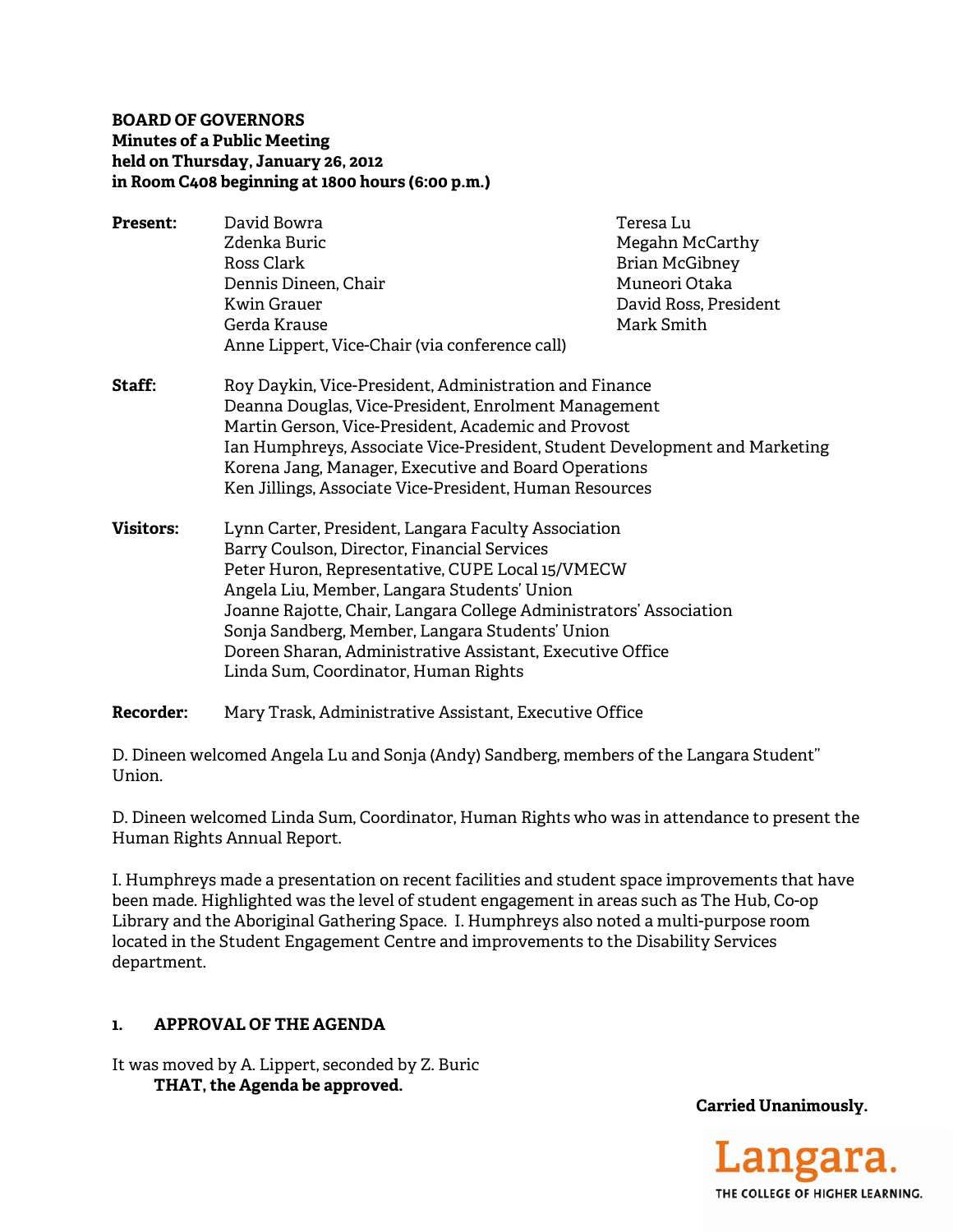## **2. APPROVAL OF THE MINUTES and BUSINESS ARISING**

### **a) Minutes of the Meeting held on November 24, 2011**

G. Krause noted a correction to the mover for approval of the minutes.

It was moved by M. McCarthy and B McGibney

# **THAT, the Minutes of the Langara College Board Public Meeting held on November 24, 2011 be approved.**

# **Carried Unanimously.**

## **3. CHAIR'S REPORT**

# **a) Community Connections**

D. Dineen reviewed the activities as noted in the Community Connections memo attached to the agenda.

# **b) 2012 ACCC Conference**

D. Dineen highlighted his memo attached to the agenda noting that the Association of Canadian Community Colleges (ACCC) 2012 Conference will be held in Halifax, Nova Scotia during the World Congress, May 26 – 29, 2012. Governors wishing to attend were invited to contact M. Trask to identify their interest.

# **c) Ministry Letter – Institutional Accountability Plan and Report**

D. Dineen noted that the Institutional Accountability Plan and Report, submitted in July 2011, has been received and acknowledged by return letter from the Ministry.

# **4. PRESIDENT'S REPORT**

D. Ross referenced his memo dated November 17, 2011, attached to the agenda which highlighted College events that occurred in December 2011 and January 2012.

D. Ross provided information on the following:

- enrolments for spring term show a slight decrease in international and a slight increase in domestic;
- successful forum on "End Child Poverty" as organized by the Social Service Worker department;
- LEED Gold Certification has been granted to the LSU building;
- Social Sciences & Humanities Research Council (SSHRC) funding eligibility has been granted to the college.
- Innovation funding for 2012 has been announced and applications will be reviewed later this month;
- Provincial highlights: Aboriginal Post-Secondary Education strategy will be announced shortly; budget will be announced on February 21, 2012; regional workforce tables are being set up in support of the BC Jobs Plan; colleges are developing strategies to support international education initiative to increase endorsements by 50%;
- Federal highlights: ACCC Parliament Hill will be held February 6-7; Access Copyright still under discussion;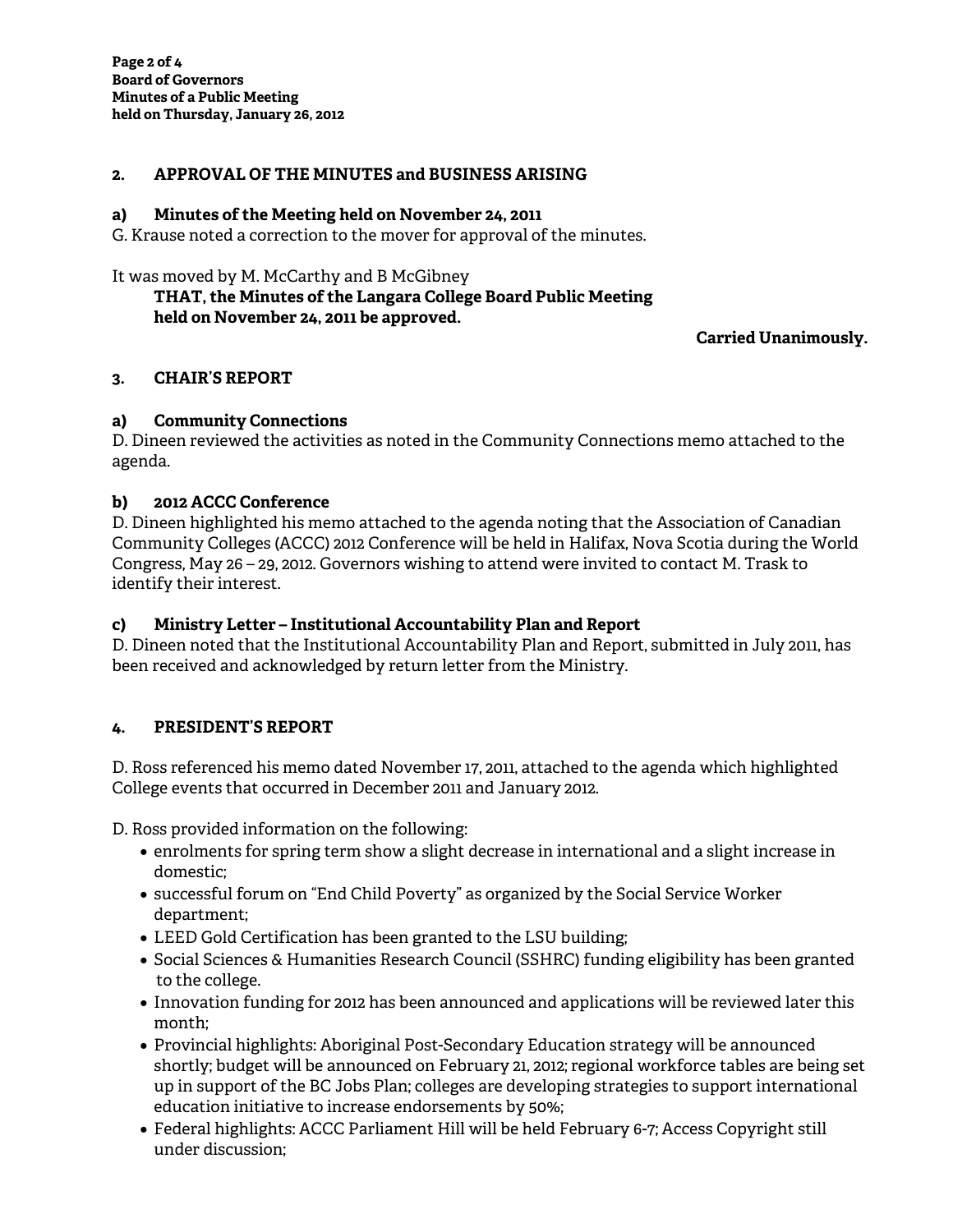- International Education Director is retiring and A. Patel has been appointed Acting Director;
- international partnerships have been established with University of East Asia and with Brazilian partners under the ACCC Science without Boarder Initiative;
- M. Gerson has been awarded the Chair Academy's 2012 Idahlynn Karre International Exemplary Leadership Award which he will receive at their annual conference on March 28, 2012.

## **5. COMMITTEE REPORTS**

## **a) Board Coordinating Committee – Minutes of a Meeting held on December 19, 2011**

D. Dineen highlighted the minutes of the Board Coordinating Committee meeting held on December 19, 2011, attached to the agenda. D. Dineen noted that the Committee reviewed the Third Quarter Financial Forecast and approved its submission to the Ministry.

### **b) Administration and Finance Committee – Minutes of the Meeting held on January 16, 2012**

D. Dineen presented the minutes of the Administration and Finance Committee meeting held on January 16, 2012, attached to the agenda. He noted the tuition fee increase proposal being recommended to the Board and amendment to ByLaw 204: Fees and Charges for Instruction.

It was moved by R. Clark, seconded by M. McCarthy

**THAT domestic tuition fees for University Transfer, Career/Technical and Vocational be increased to \$86.60 per credit, and upper division fees be increased to \$112.55 per credit, effective May 1, 2012; and**

 **THAT ByLaw 204: Fees and Charges for Instruction be amended accordingly.** 

**Carried Unanimously.** 

### **6. FOR INFORMATION**

### **a) Human Rights Office – Annual Report for 2011**

L. Sum highlighted her report attached to the agenda noting there was a decrease in the number of consultations in 2011. She provided a brief summary of the Human Rights process and highlighted the Board's role.

### **7. EDUCATION COUNCIL REPORT**

### **a) Report of the Meeting held on November 22, 2011**

G. Krause highlighted the summary report of the Education Council meeting held on November 22, 2011 attached to the agenda and noted a number of new courses and course changes.

### **8. BOARD MEMBERS' REPORT**

Nil.